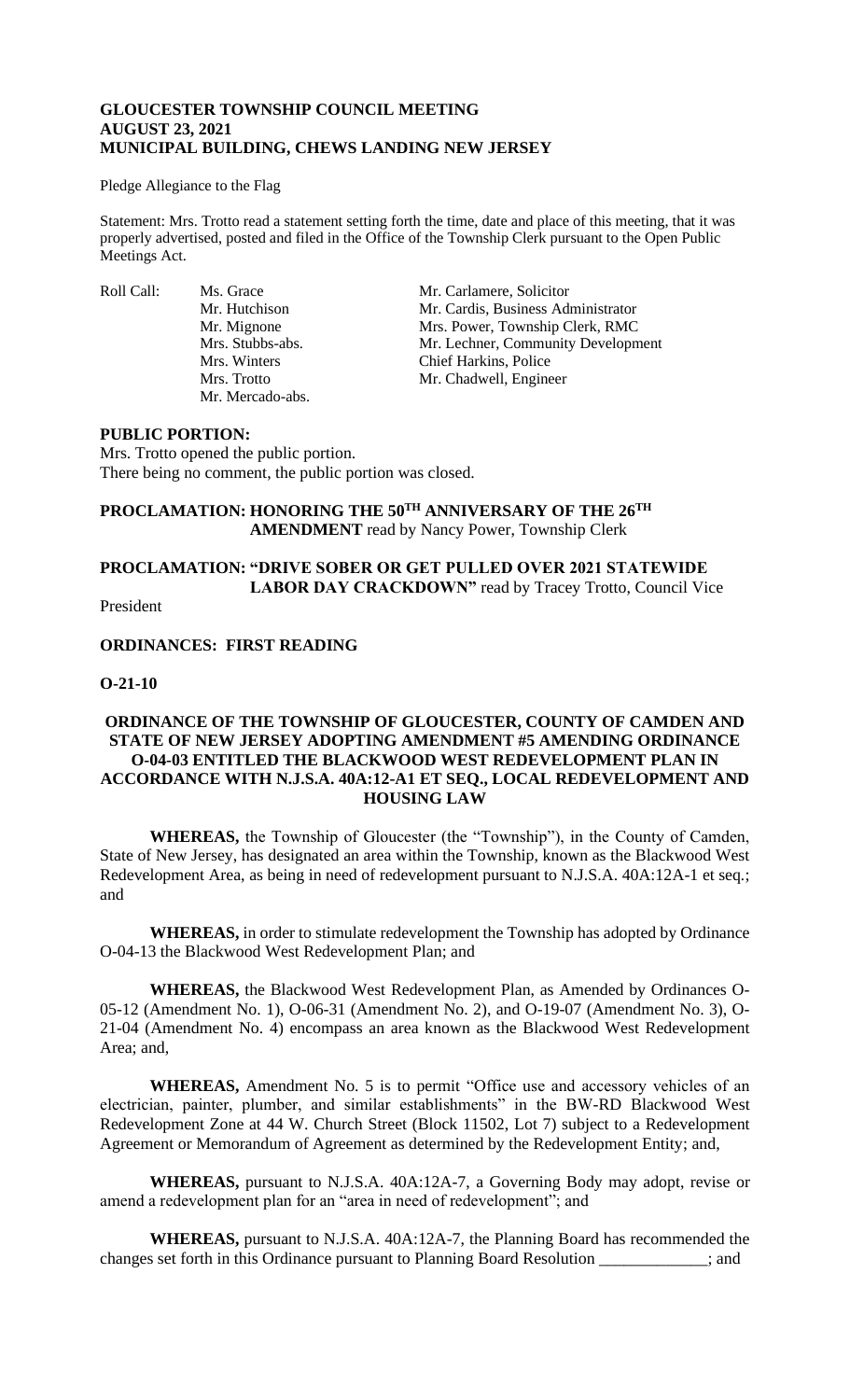**WHEREAS,** the Township Council has reviewed and accepted the recommendation of the Planning Board and has determined that it is in the best interest of the Township to adopt this fifth Amendment to the Blackwood West Redevelopment Plan.

**NOW THEREFORE BE IT ORDAINED** by the Township Council of the Township of Gloucester, County of Camden, and State of New Jersey, that Ordinance O-04-13, known as the Blackwood West Redevelopment Plan, as prepared by the consulting firm Clarke  $\blacklozenge$  Caton  $\blacklozenge$  Hintz dated June 28, 2004 is hereby amended, as follows:

SECTION 1. That the Development Regulations titled "Blackwood West Redevelopment Zone (BW-RD), Section B. Permitted Uses," is hereby amended by adding the following:

"14. Office use and accessory vehicles of an electrician, painter, plumber, and similar establishments at 44 W. Church Street (Block 11502, Lot 7) subject to a Redevelopment Agreement or Memorandum of Agreement as determined by the Redevelopment Entity.

SECTION 2. All ordinances and provisions thereof inconsistent with the provisions of this Ordinance shall be and are hereby repealed to the extent of such inconsistency.

SECTION 3. If any section, subsection or part, clause or phrase of this Ordinance shall be declared invalid by judgment of any court of competent jurisdiction, such section, subsection, part, clause or phrase shall be deemed to be severable from the remainder of the ordinance.

SECTION 4. This Ordinance shall take effect immediately after final passage and publication as required by law.

Introduced: August 23, 2021

President of Council Orlando Mercado

\_\_\_\_\_\_\_\_\_\_\_\_\_\_\_\_\_\_\_\_\_\_\_\_\_

\_\_\_\_\_\_\_\_\_\_\_\_\_\_\_\_\_\_\_\_\_\_\_\_\_

ATTEST:

\_\_\_\_\_\_\_\_\_\_\_\_\_\_\_\_\_\_\_\_\_\_\_\_\_ Township Clerk Nancy Power, RMC

> Mayor David R. Mayer

Mr. Hutchison made a motion to adopt on first reading, to have a second reading and public hearing on September 13, 2021 and to advertise by synopsis, seconded by Mr. Mignone. Roll call vote: All in favor. Motion carried. 5-0.

### **CONSENT AGENDA:**

**R-21:08-250**

### **RESOLUTION AUTHORIZING PAYMENT OF BILLS**

**BE IT RESOLVED BY THE** Township Council of the Township of Gloucester, in the County of Camden, that the following bills are approved by the Township Council in accordance with the provisions of Ordinance 0-82-16 and certified by the Chief Financial Officer that the claims are proper obligation of the township, that adequate funds are available to honor these claims in the account indicated and the claim should be paid:

| <b>CURRENT ACCOUNT</b><br>Per attached computer readout of the claims presented in the amount of  |     | 500,822.22 |
|---------------------------------------------------------------------------------------------------|-----|------------|
| <b>CAPITAL ACCOUNT</b><br>Per attached computer read out of the claims presented in the amount of | SS. | 39.108.18  |

**TRUST**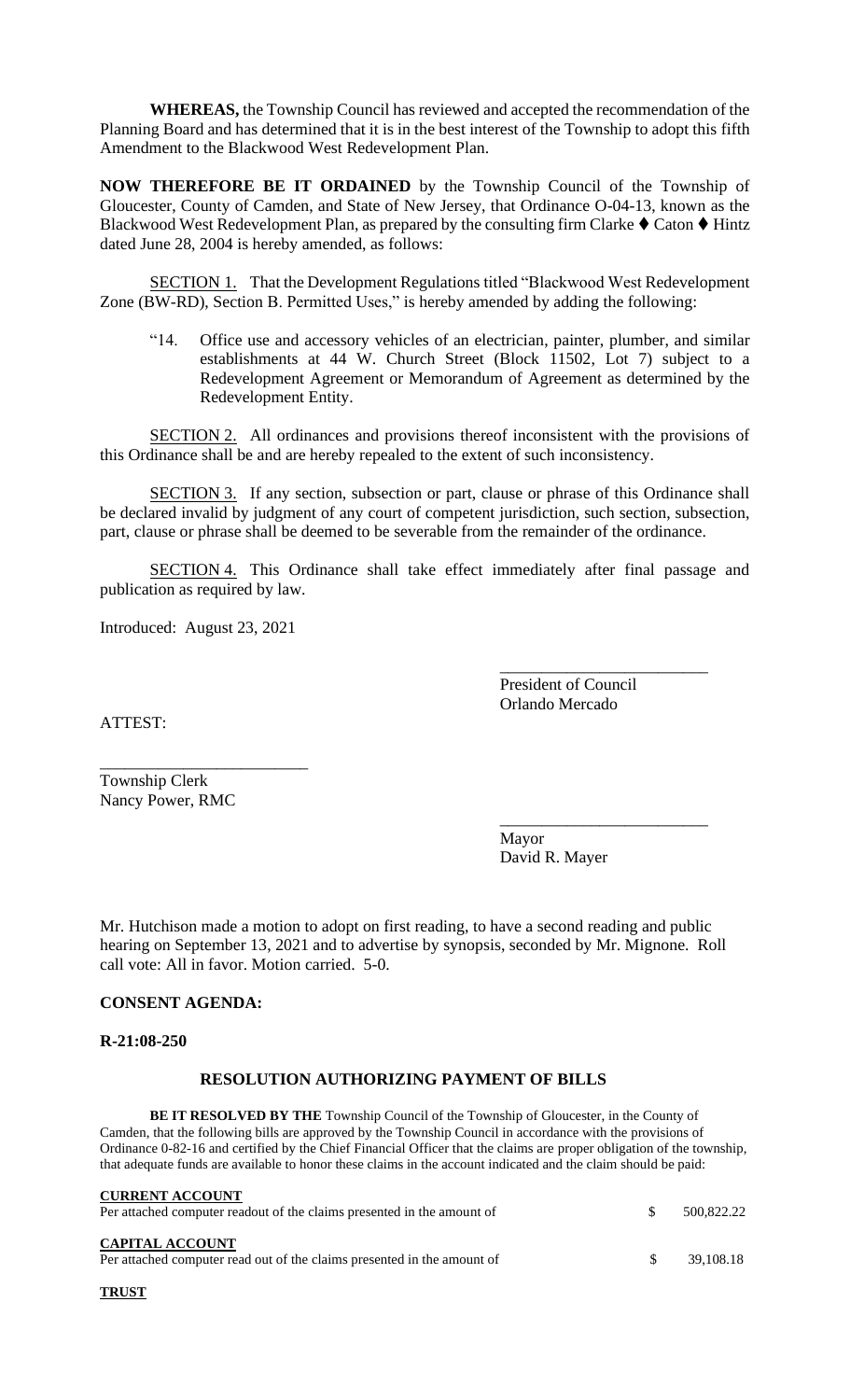| Per attached computer readout of the claims presented in the amount of                             | \$ | 7,630.50   |
|----------------------------------------------------------------------------------------------------|----|------------|
| <b>OPEN SPACE TRUST</b><br>Per attached computer readout of the claims presented in the amount of  | S  | 30,721.28  |
| <b>DEVELOPERS ESCROW</b><br>Per attached computer readout of the claims presented in the amount of | S  | 39,683.50  |
| <b>MANUAL CHECKS</b><br>Per attached computer readout of the claims presented in the amount of     | \$ | 370,806.00 |

Adopted: August 23, 2021

ATTEST:

President of Council Orlando Mercado

Township Clerk, Nancy Power, RMC

\_\_\_\_\_\_\_\_\_\_\_\_\_\_\_\_\_\_\_\_\_\_\_\_\_\_

Mr. Hutchison made a motion to adopt, seconded by Mrs. Winters. Roll call vote: All in favor. Motion carried. 5-0.

# **R-21:08-251**

# **RESOLUTION AUTHORIZING REFUNDING OF TAXES FOR REASONS INDICATED**

**BE IT RESOLVED,** by the Township Council of the Township of Gloucester to authorize the refunding of the following credit balances for reasons listed below:

| <b>BLOCK/LOT</b> | <b>NAME /ADDRESS</b>                                                                                        | <b>AMOUNT</b> | <b>REASON</b>                       |
|------------------|-------------------------------------------------------------------------------------------------------------|---------------|-------------------------------------|
| 2301/3           | <b>Big Timber Creek Enter</b><br>703 Hampton Rd, Extn<br>Cherry Hill, NJ 08003<br>For: 593 Lower Landing Rd | \$18,880.31   | Overpayment<br>Assessment<br>Change |
| 7401/3           | <b>JCM</b> Holdings<br>700 N Black Horse Pk<br>Blackwood, NJ 08012<br>For: 15 Almonesson Rd                 | 1,704.30      | Overpayment<br>Assessment<br>Change |
| 9601/3           | <b>Ryan Walick</b><br>18 Roosevelt Dr<br>Clementon, NJ 08021                                                | 630.09        | Overpayment<br>Assessment<br>Change |
| 10102/1          | Homelink Development LLC 1,952.65<br>1028 Haddon Ave<br>Collingswood, NJ 08108<br>For: 25 Spring Hill Dr.   |               | Overpayment<br>Assessment<br>Change |
| 11101/8          | Jonathan & Chelsea Jimenez 2,367.87<br>10 Spinning Wheel Lane<br>Blackwood, NJ 08012                        |               | Overpayment<br>15F                  |
| 12510/1          | Danielle & Thomas Crenny<br>106 Grand Avenue<br>Blackwood, NJ 08012                                         | 270.54        | Overpayment<br>Assessment<br>Change |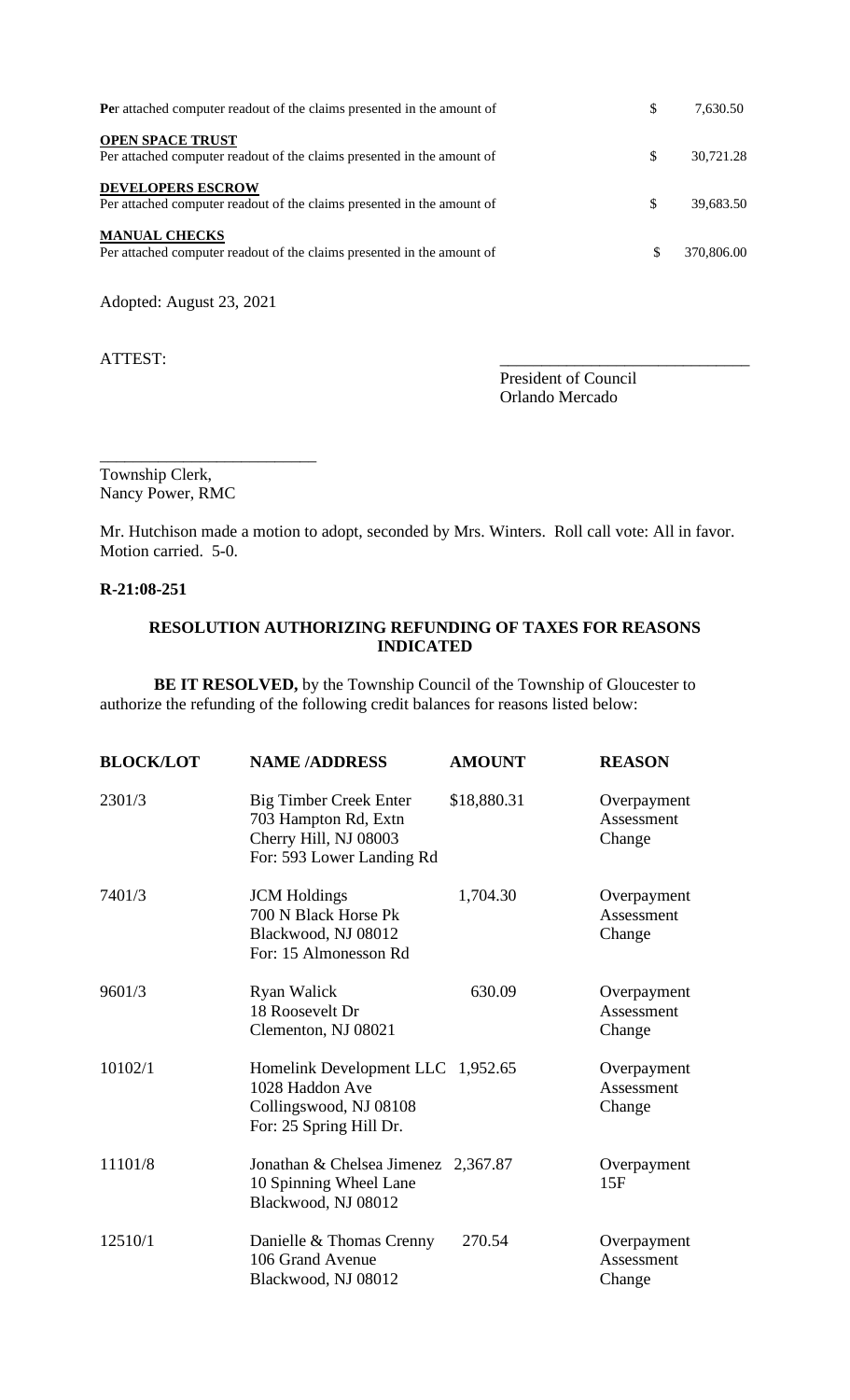| 18301/13.01<br>C0504              | <b>First Hope Bank</b><br>P O Box 296<br>Hope, NJ 07844<br>For: 504 Independence Blvd                      | 2,265.65  | <b>Payment Error</b><br><b>Property Sold</b> |
|-----------------------------------|------------------------------------------------------------------------------------------------------------|-----------|----------------------------------------------|
| 18301/13.01<br>C <sub>05</sub> 05 | <b>First Hope Bank</b><br>P O Box 296<br>Hope, NJ 07844<br>For: 505 Independence Blvd                      | 2,265.65  | Payment Error<br><b>Property Sold</b>        |
| 18301/16                          | Estates at Lakeside I LLC<br>1111 Marlkress Rd, #200<br>Cherry Hill, NJ 08003<br>For: 1051 Williamstown Rd | 19,127.80 | Overpayment<br>Assessment<br>Change          |
| 19801/12                          | Joseph Montenigro<br>P O Box 1047<br>Turnersville, NJ 08012<br>For: 171 Breckenridge Dr.                   | 1,482.72  | Overpayment<br>Assessment<br>Change          |

Adopted: August 23, 2021

\_\_\_\_\_\_\_\_\_\_\_\_\_\_\_\_\_\_\_\_\_\_\_\_\_\_\_\_\_

President of Council Orlando Mercado

\_\_\_\_\_\_\_\_\_\_\_\_\_\_\_\_\_\_\_\_\_\_\_\_\_\_\_\_\_\_

Township Clerk Nancy Power, RMC

Mr. Hutchison made a motion to adopt, seconded by Mrs. Winters. Roll call vote: All in favor. Motion carried. 5-0.

### **R-21:08-252**

# **RESOLUTION TO ALLOW DISABLED VETERAN OR OTHER EXEMPTIONS AND CREDITS FOR TAX YEAR 2021 3RD & 4TH QUARTERS AND 2022 AND TO AUTHORIZE THE TAX COLLECTOR TO CREDIT TAXES AND REFUND ANY OVERPAYMENTS**

**WHEREAS**, the following names are owners and residents of property in the Township of Gloucester, and

**WHEREAS**, they have made proper application for Total and Permanent Service-Connected Disability tax exempt status on their property designated with the block and lots listed below and,

**WHEREAS**, they have submitted proper evidence of Total and Permanent Disability rating from the U.S. Veterans Administration in accordance with State Regulations.

**THEREFORE, BE IT RESOLVED** by the Township Council of the Township of Gloucester that the Tax Collector is authorized to grant said exemption, credit property taxes as stated 2021 and 2022 and refund any resulting credit balances.

| <b>Block Lot</b> |     | <b>Name</b>   | <b>Comment</b>              | <b>Amount to be Credited</b> |
|------------------|-----|---------------|-----------------------------|------------------------------|
| 701              | 8   | Thomas Knapp  | <b>Add Disabled Veteran</b> | 2021 QTR $3 - 1,798.80$      |
|                  |     |               | Tax Exemption               | 2021 QTR $4 - 1,798.79$      |
|                  |     |               | As Of 02/22/21              | $2022 - 3,600.40$            |
|                  |     |               |                             | Assessment $-187,300$        |
| 6605             | - 8 | Joseph Skelly | <b>Add Disabled Veteran</b> | 2021 QTR $3 - 1,834.82$      |
|                  |     |               | Tax Exemption               | 2021 QTR $4 - 1,834.82$      |
|                  |     |               | As Of 01/19/21              | $2022 - 3,669.64$            |
|                  |     |               |                             | Assessment $-187,900$        |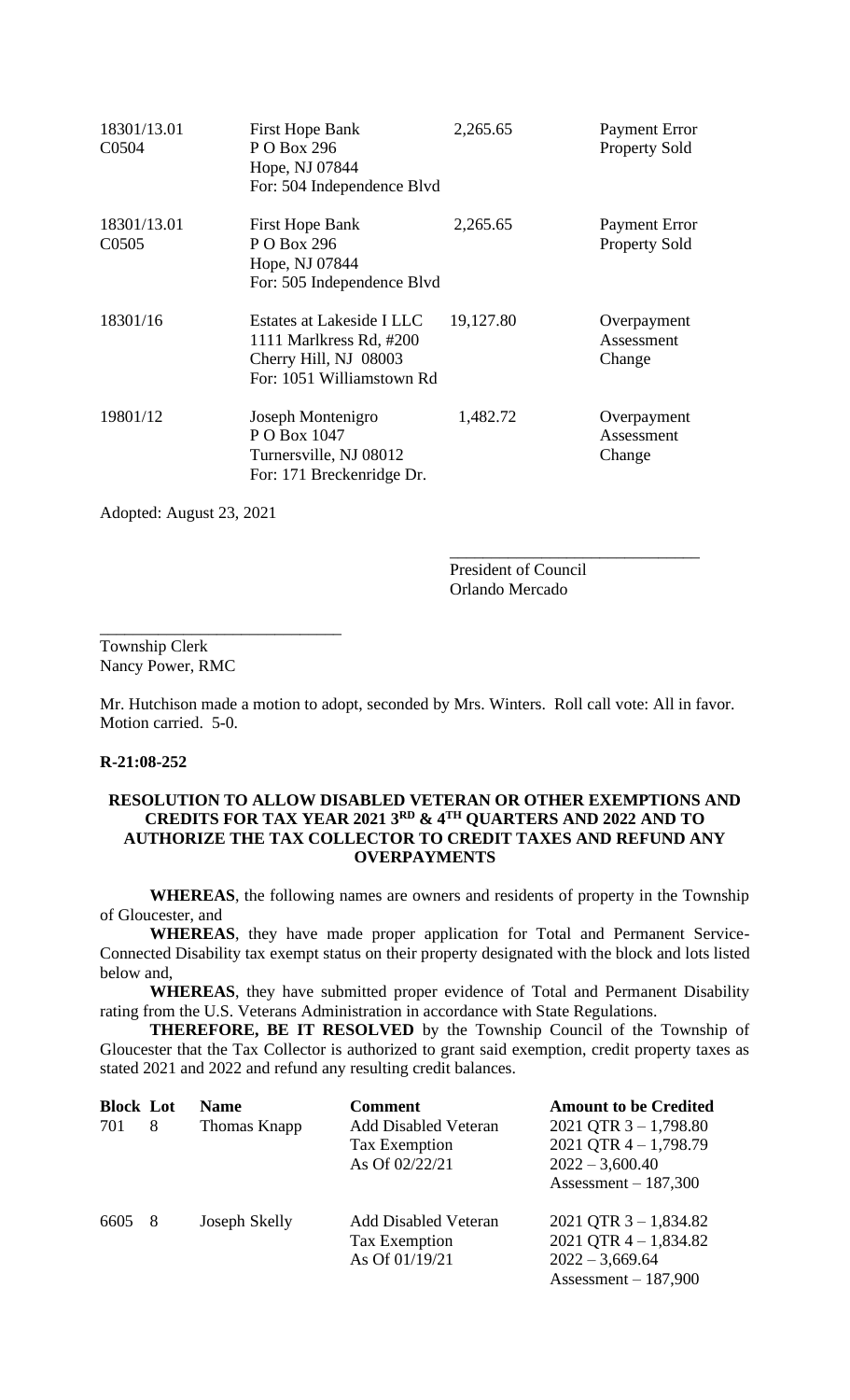| 7504       | 27 | Christopher Garza        | <b>Add Disabled Veteran</b><br><b>Tax Exemption</b><br>As Of 03/27/21  | 2021 QTR $3 - 2,984.83$<br>$2021$ QTR $4 - 2,984.83$<br>$2022 - 5,969.64$<br>Assessment $-295,600$   |
|------------|----|--------------------------|------------------------------------------------------------------------|------------------------------------------------------------------------------------------------------|
| 8202       | 16 | Adam Bolin               | <b>Add Disabled Veteran</b><br>Tax Exemption<br>As Of 05/07/21         | $2021$ QTR 3 - 2,879.81<br>$2021$ QTR $4 - 2,879.80$<br>$2022 - 5,759.62$<br>Assessment $-285,200$   |
| 8901       | 6  | Michael Hubler           | <b>Add Disabled Veteran</b><br><b>Tax Exemption</b><br>As Of 01/20/21  | 2021 QTR $3 - 2,737.43$<br>$2021$ QTR $4 - 2,737.43$<br>$2022 - 5,474.87$<br>Assessment $-271,100$   |
| 9109       | 2  | John Mitchell            | <b>Add Disabled Veteran</b><br><b>Tax Exemption</b><br>As Of 01/01/21  | 2021 QTR $3 - 1,927.61$<br>$2021$ QTR $4 - 1,927.61$<br>$2022 - 3,855.23$<br>$Assessment - 190,900$  |
| 10201 1.02 |    | Christian Zerfing        | <b>Add Disabled Veteran</b><br><b>Tax Exemption</b><br>As Of 02/01/21  | 2021 QTR $3 - 3,862.30$<br>$2021$ QTR 4 - 3,862.29<br>$2022 - 7,724.59$<br>Assessment $-382,500$     |
| 12801 26   |    | Margaret<br>Dellavecchia | <b>Add Disabled Veteran</b><br><b>Tax Exemption</b><br>As Of 03/01/21  | $2021$ QTR 3 - 2,040.10<br>$2021$ QTR $4 - 2,040.10$<br>$2022 - 4,077.26$<br>Assessment $-196,400$   |
| 13701 65   |    | Adonis Boomer            | <b>Add Disabled Veteran</b><br><b>Tax Exemption</b><br>As Of 01/11/21  | $2021$ QTR 3 - 2,335.06<br>2021 QTR $4 - 2,335.06$<br>$2022 - 4,666.57$<br>Assessment $-237,500$     |
| 15703 147  |    | George Black             | <b>Add Disabled Veteran</b><br><b>Tax Exemption</b><br>As Of 02/15/21  | 2021 QTR $3 - 1,366.63$<br>2021 QTR $4 - 1,366.63$<br>$2022 - 2333.93$<br>Assessment $-133,200$      |
| 15708 46   |    | <b>Beverly Ramos</b>     | <b>Add Disabled Veteran</b><br><b>Tax Exemption</b><br>As Of 03/08/21  | $2021$ QTR $3 - 1,466.15$<br>2021 QTR $4 - 1,466.15$<br>$2022 - 2,933.02$<br>Assessment $-142,900$   |
| 15901 6    |    | <b>Gerald Tower</b>      | <b>Add Disabled Veteran</b><br>Tax Exemption<br>As Of 02/04/21         | $2021$ QTR $3 - 2,137.11$<br>$2021$ QTR $4 - 2,137.11$<br>$2022 - 4,271.05$<br>Assessment $-211,700$ |
| 16301 15   |    | Marguerite Eden          | <b>Add Disabled Veteran</b><br><b>Tax Exemption</b><br>As of 5/24/2021 | 2021 QTR 3 -1,935.29<br>$2021$ QTR $4 - 1,935.30$<br>$2022 - 3,867.63$<br>Assessment $-197,900$      |
| 17301 27   |    | Sergio Burgos            | <b>Add Disabled Veteran</b><br><b>Tax Exemption</b><br>As Of 06/09/21  | $2021$ QTR 3 - 2,329.93<br>$2021$ QTR $4 - 2,329.92$<br>$2022 - 4,656.39$<br>Assessment $-230,800$   |
| 17301 43   |    | <b>Richard Leon</b>      | <b>Add Disabled Veteran</b>                                            | $2021$ QTR 3 - 2,212.83                                                                              |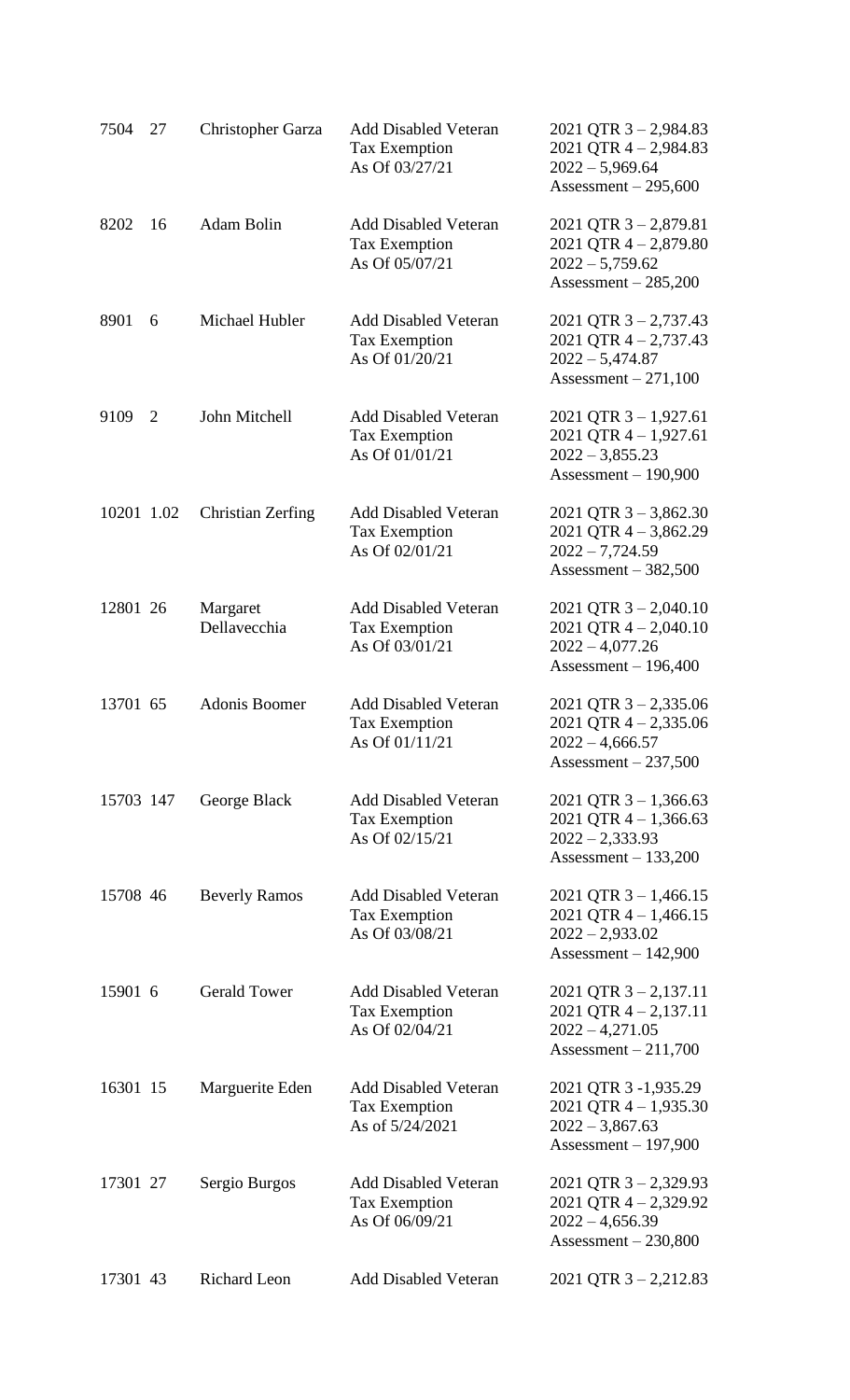|          |                     | Tax Exemption<br>As Of 02/01/21                                       | $2021$ QTR $4 - 2,212.82$<br>$2022 - 4,422.36$<br>Assessment $-219,200$                          |
|----------|---------------------|-----------------------------------------------------------------------|--------------------------------------------------------------------------------------------------|
| 17608 12 | <b>Quay Steele</b>  | <b>Add Disabled Veteran</b><br><b>Tax Exemption</b><br>As Of 02/15/21 | 2021 QTR $3 - 2,503.56$<br>2021 QTR $4 - 2,503.56$<br>$2022 - 5,003.40$<br>Assessment $-248,000$ |
| 17909 6  | <b>Reuben Lewis</b> | <b>Add Disabled Veteran</b><br>Tax Exemption<br>As Of 06/14/21        | 2021 QTR $3 - 2,422.80$<br>2021 QTR $4 - 2,422.80$<br>$2022 - 4,842.00$<br>Assessment $-240,000$ |
| 18304 38 | Joseph LaVeglia     | <b>Add Disabled Veteran</b><br>Tax Exemption<br>As Of 03/01/21        | $2021$ QTR 3 - 3,221.64<br>2021 QTR $4 - 3,221.64$<br>$2022 - 6,444.85$<br>Assessment $-314,000$ |
| 18310 17 | <b>Aykine Hicks</b> | <b>Add Disabled Veteran</b><br>Tax Exemption<br>As Of 01/25/21        | 2021 QTR $3 - 4,035.26$<br>2021 QTR $4 - 4,035.26$<br>$2022 - 8,072.49$<br>Assessment $-393,300$ |

ADOPTED: August 23, 2021

\_\_\_\_\_\_\_\_\_\_\_\_\_\_\_\_\_\_\_\_\_\_\_\_\_\_\_\_\_\_\_\_

President of Council Orlando Mercado

\_\_\_\_\_\_\_\_\_\_\_\_\_\_\_\_\_\_\_\_\_\_\_\_\_\_\_\_\_\_\_\_\_\_\_

Township Clerk Nancy Power, RMC

Mr. Hutchison made a motion to adopt, seconded by Mrs. Winters. Roll call vote: All in favor. Motion carried. 5-0.

## **R-21:08-253**

## **RESOLUTION TO AUTHORIZE THE TAX COLLECTOR TO GRANT SENIOR CITIZEN, DISABLED, OR VETERAN DEDUCTION FOR THE YEAR 2021 AS INDICATED AND TO ADJUST ANY BALANCE**

**WHEREAS**, the following applicants are the owners of a residential property located in the Township of Gloucester, and,

**WHEREAS**, they have properly filed an application for a Senior Citizen, Disabled, or Veteran Deduction with proof of eligibility, and

**WHEREAS**, the Assessor has reviewed and approved said application and adjusted the records for 2021,

 **THEREFORE, BE IT RESOLVED** by the Township Council of the Township of Gloucester that the Tax Collector is authorized to grant said deduction and/or adjust any resulting balances for the year 2021 and refund any balances for the amounts indicated.

| <b>Block</b> | Lot           | <b>Name</b>   | <b>Comment</b>                         | <b>Amount of Deduction</b> |
|--------------|---------------|---------------|----------------------------------------|----------------------------|
| 1702         | $\mathcal{L}$ | Edward Thomas | Add Senior<br>Deduction 2021           | 250.00                     |
| 4401         | 36.           |               | Lorraine Robinson Add Widow of Veteran | 250.00                     |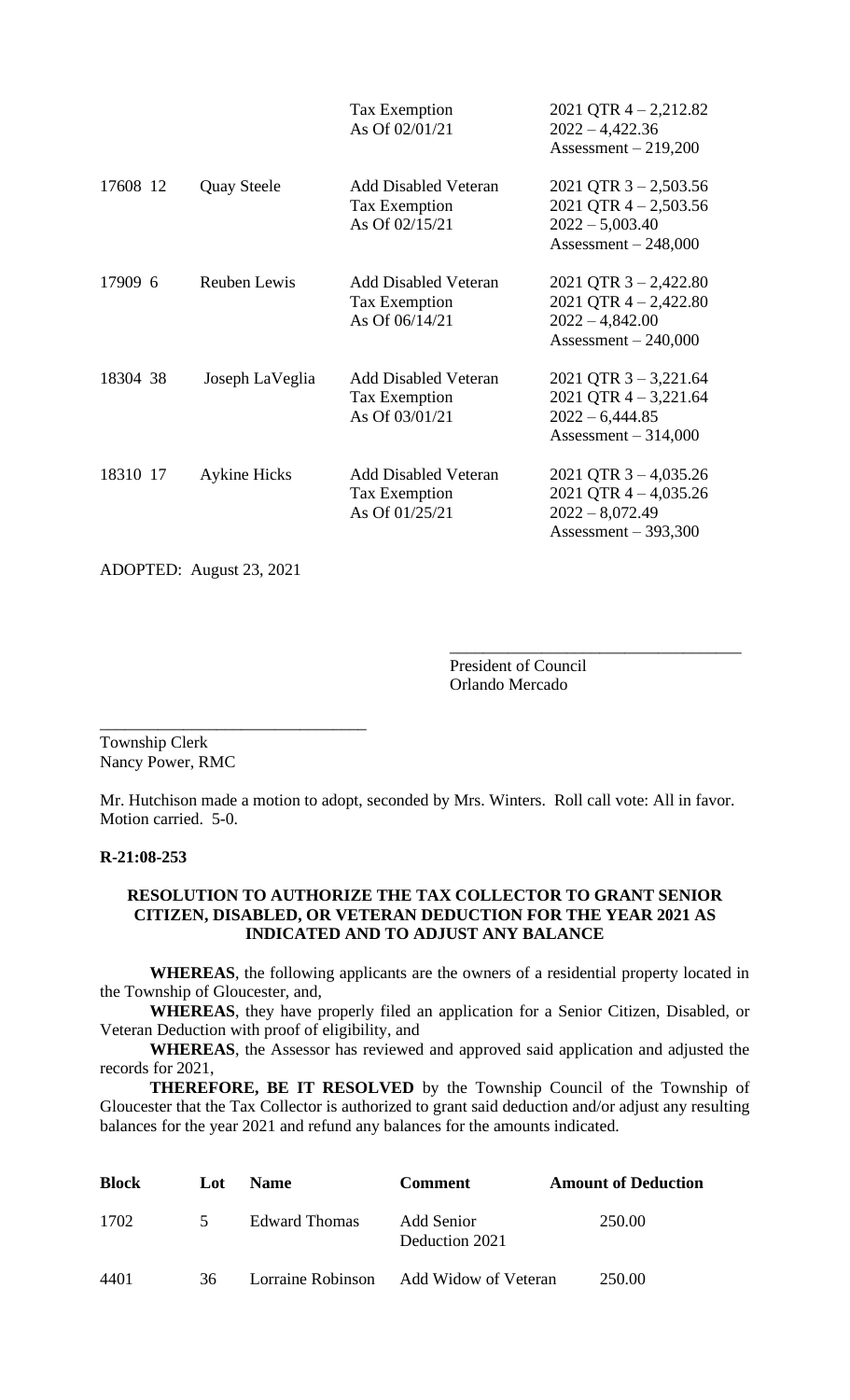### Deduction 2021

| 6801  | 12             | Truhant Darji          | <b>Add Veteran</b><br>Deduction 2021   | 250.00 |
|-------|----------------|------------------------|----------------------------------------|--------|
| 7504  | 31             | Kathleen Belko         | Add Widow of Veteran<br>Deduction 2021 | 250.00 |
| 8006  | 60             | Chong Eun              | <b>Add Senior</b><br>Deduction 2021    | 250.00 |
| 8902  | 18             | Lawrence Tartaglia     | <b>Add Veteran</b><br>Deduction 2021   | 250.00 |
| 9906  | 12             | <b>Vincent Accardo</b> | Add Veteran<br>Deduction 2021          | 250.00 |
| 9906  | 12             | <b>Vincent Accardo</b> | <b>Add Senior</b><br>Deduction 2021    | 250.00 |
| 10604 | 12             | Deborah Barbaccia      | <b>Add Senior</b><br>Deduction 2021    | 250.00 |
| 11301 | 17             | <b>Robert Strong</b>   | Add Veteran<br>Deduction 2021          | 250.00 |
| 13001 | 5              | Guiseppe Aversa        | <b>Add Senior</b><br>Deduction 2021    | 250.00 |
| 12511 | 10             | <b>Alice Weston</b>    | <b>Add Senior</b><br>Deduction 2021    | 250.00 |
| 15909 | $\overline{4}$ | <b>James Clark</b>     | Add Veteran<br>Deduction 2021          | 250.00 |
| 16901 | 34             | Barbara Bosurgi        | <b>Add Senior</b><br>Deduction 2021    | 250.00 |

ADOPTED: August 23, 2021

\_\_\_\_\_\_\_\_\_\_\_\_\_\_\_\_\_\_\_\_\_\_\_\_\_\_\_\_\_\_

President of Council Orlando Mercado

\_\_\_\_\_\_\_\_\_\_\_\_\_\_\_\_\_\_\_\_\_\_\_\_\_\_\_\_\_\_

Township Clerk Nancy Power, RMC

Mr. Hutchison made a motion to adopt, seconded by Mrs. Winters. Roll call vote: All in favor. Motion carried. 5-0.

### **R-21:08-254**

### **RESOLUTION AUTHORIZING REFUNDS OF ENCROACHMENT DEPOSITS**

**BE IT RESOLVED** by the Township Council of the Township of Gloucester that the following inspection fee escrow encroachment deposits be and are hereby authorized to be refunded:

New Jersey American Water APPLICATION: S000068A<br>
204 Carriage Lane ESCROW: S000068I

**ESCROW: S000068I**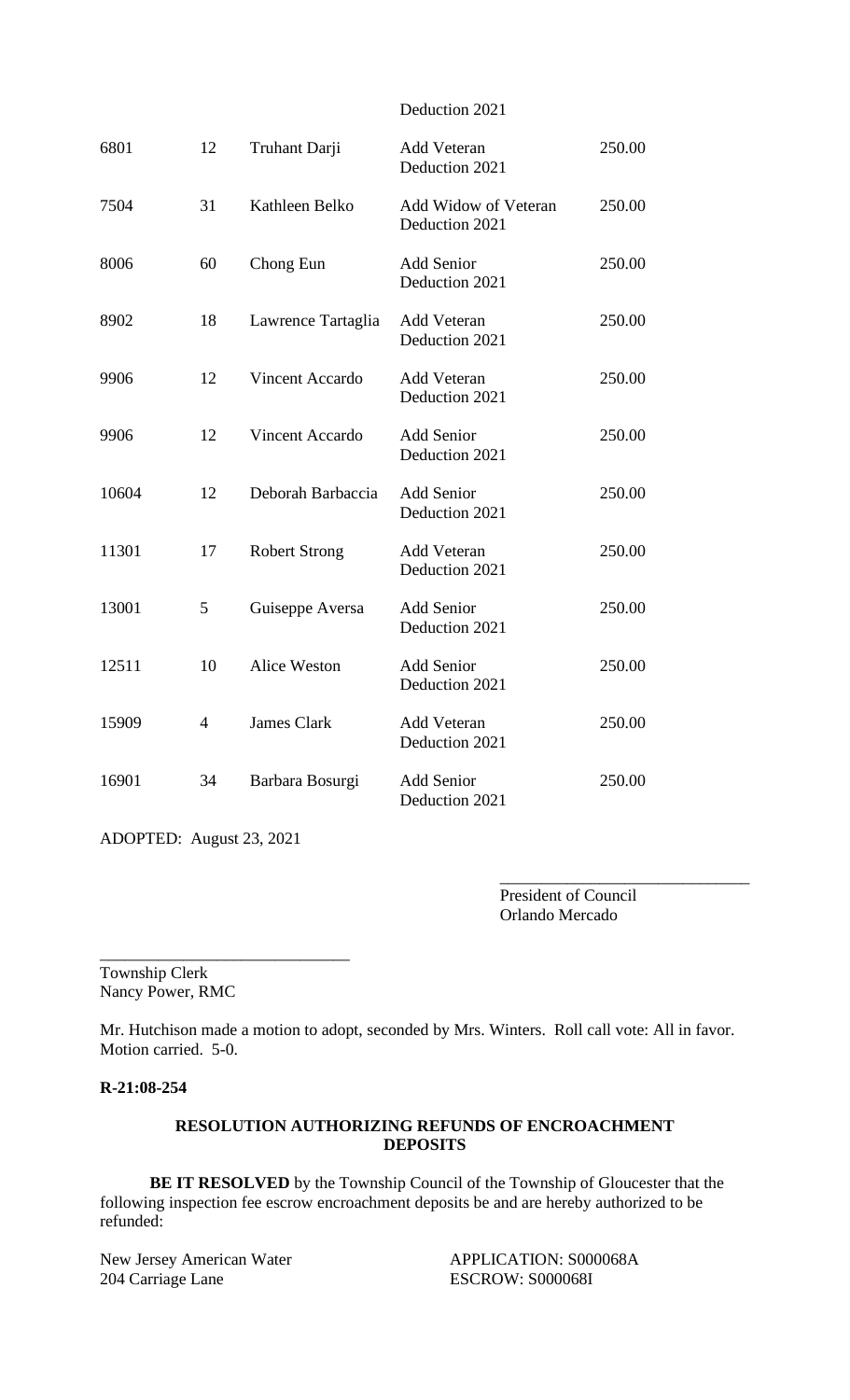Delran, NJ 08075 PERMIT: 000068

AMOUNT: \$129.50

Adopted: August 23, 2021

President of Council Orlando Mercado

l,

ATTEST:

Township Clerk Nancy Power, RMC

Mr. Hutchison made a motion to adopt, seconded by Mrs. Winters. Roll call vote: All in favor. Motion carried. 5-0.

l,

# **R-21:08-255**

### **RESOLUTION AUTHORIZING REFUNDS OF ENCROACHMENT DEPOSITS**

**BE IT RESOLVED** by the Township Council of the Township of Gloucester that the following inspection fee escrow encroachment deposits be and are hereby authorized to be refunded:

1 South Jersey Place ESCROW: S00007I Atlantic City, NJ 08401 PERMIT: 00007

South Jersey Gas APPLICATION: S00007A

AMOUNT: \$14.50

APPLICATION: S000030A ESCROW: S000030I PERMIT: 000030

AMOUNT: \$149.50

APPLICATION: S000036A ESCROW: S000036I PERMIT: 000036

AMOUNT: \$227.50

APPLICATION: S000038A ESCROW: S000038I PERMIT: 000038

AMOUNT: \$186.50

APPLICATION: S000048A ESCROW: S000048I PERMIT: 000048

AMOUNT: \$120.00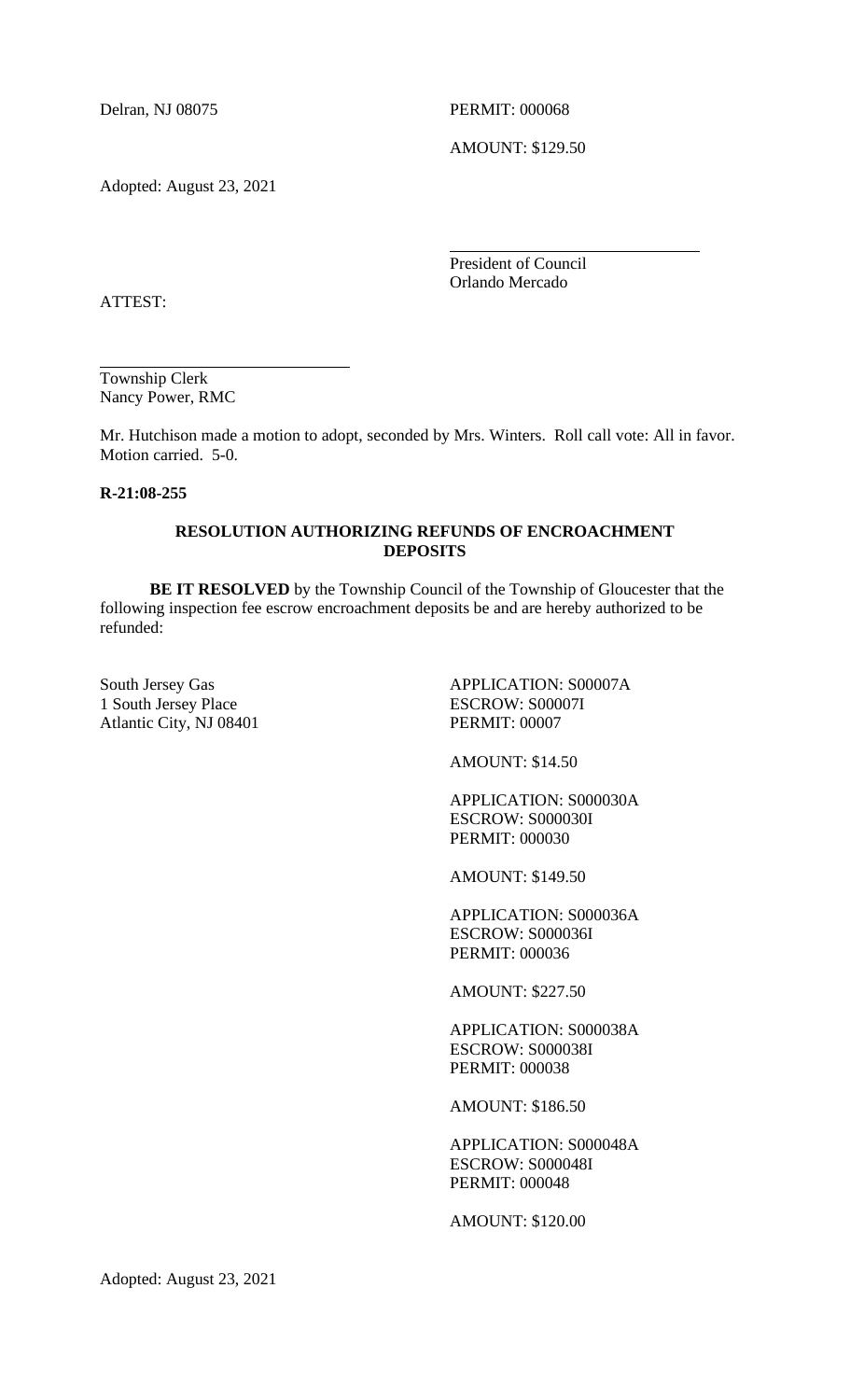President of Council Orlando Mercado

ATTEST:

Township Clerk Nancy Power, RMC

Mr. Hutchison made a motion to adopt, seconded by Mrs. Winters. Roll call vote: All in favor. Motion carried. 5-0.

l,

#### **R-21:08-256**

### **RESOLUTION AUTHORIZING A REDUCTION IN PERFORMANCE BONDS FOR STREET ENCROACHMENT PERMIT APPLICATIONS**

**WHEREAS,** the applicant for the street encroachment application, S000066A – 1012 Roosevelt Avenue, has supplied the Township of Gloucester with a Performance Bond in the amount of \$1200.00, and

**WHEREAS**, the Engineer has inspected this project and has given his report to the Township Council of the Township of Gloucester, and

**NOW, THEREFORE, BE IT RESOLVED,** the Township Council of the Township of Gloucester does hereby authorize the reduction of the Performance Bond and installation of a Maintenance Bond for a period of 2 years as follows:

From: \$1200.00 to \$600.00 2 Year Maintenance Bond Term Ending: 8/23/2023

l,

l,

Mt. Ephraim, NJ 08059

John Valenti **APPLICATION: S00066A** 289 S. Black Horse Pike PERMIT: 000066

ADOPTED: August 23, 2021

President of Council Orlando Mercado

ATTEST:

Township Clerk Nancy Power, RMC

Mr. Hutchison made a motion to adopt, seconded by Mrs. Winters. Roll call vote: All in favor. Motion carried. 5-0.

l,

**R-21:08-257**

### **RESOLUTION AUTHORIZING EXECUTION AND DELIVERY OF AGREEMENT BETWEEN TOWNSHIP OF GLOUCESTER AND COMMUNICATIONS WORKERS OF AMERICA – LOCAL 1014 - PUBLIC WORKS UNIT CONTRACT JANUARY 1, 2021 – DECEMBER 31, 2024**

**BE IT RESOLVED,** by the Township Council of the Township of Gloucester, County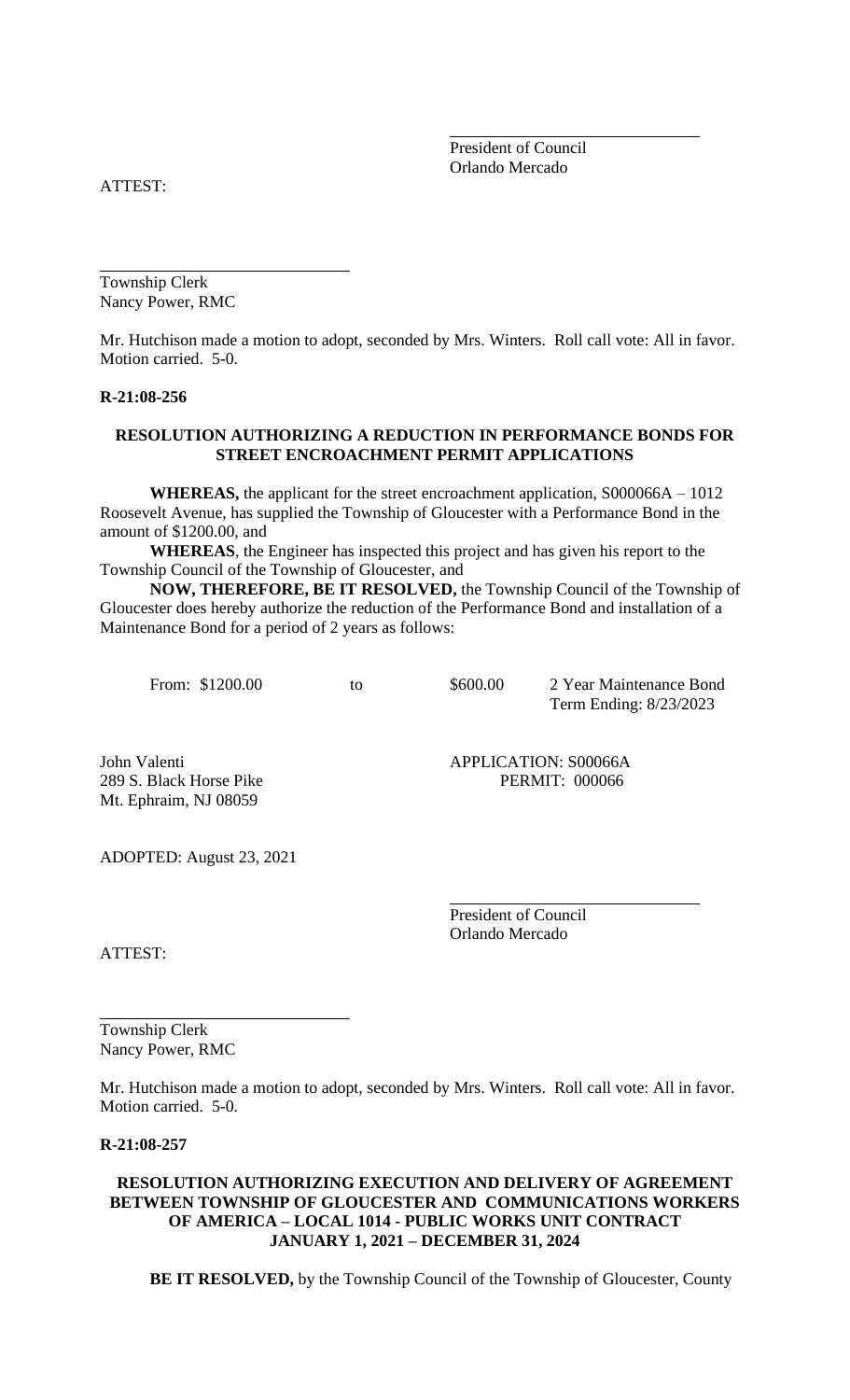Of Camden, State of New Jersey, that the Agreement between the Township of Gloucester and Communications Workers of America – Local 1014 - Public Works Civil Service Classified Employees for January 1, 2021 – December 31, 2024 be and is hereby approved and accepted and the appropriate officials be and are hereby authorized to execute and deliver same.

Adopted: August 23, 2021

\_\_\_\_\_\_\_\_\_\_\_\_\_\_\_\_\_\_\_\_\_\_\_\_\_\_\_\_\_\_\_\_\_

ATTEST:

President of Council Orlando Mercado

\_\_\_\_\_\_\_\_\_\_\_\_\_\_\_\_\_\_\_\_\_\_\_\_\_\_\_\_\_

Township Clerk Nancy Power, RMC

Mr. Hutchison made a motion to adopt, seconded by Mrs. Winters. Roll call vote: All in favor. Motion carried. 5-0.

#### **R-21:08-258**

### **RESOLUTION AUTHORIZING EXECUTION AND DELIVERY OF AGREEMENT BETWEEN TOWNSHIP OF GLOUCESTER AND COMMUNICATIONS WORKERS OF AMERICA, LOCAL 1014 ADMINISTRATIVE STAFF UNIT CONTRACT – JANUARY 1, 2021 – DECEMBER 31, 2024**

**BE IT RESOLVED,** by the Township Council of the Township of Gloucester, County of Camden, State of New Jersey, that the Agreement between the Township of Gloucester and Communications Workers of America, Local 1014 – Administrative Staff Unit commencing January 1, 2021 – December 31, 2024 be and is hereby approved and accepted and the appropriate officials be and are hereby authorized to execute and deliver same. Adopted: August 23, 2021

> President of Council Orlando Mercado

\_\_\_\_\_\_\_\_\_\_\_\_\_\_\_\_\_\_\_\_\_\_\_\_\_\_\_\_\_

\_\_\_\_\_\_\_\_\_\_\_\_\_\_\_\_\_\_\_\_\_\_\_\_\_\_\_\_\_

ATTEST:

Township Clerk Nancy Power, RMC

\_\_\_\_\_\_\_\_\_\_\_\_\_\_\_\_\_\_\_\_\_\_\_\_\_\_\_\_\_\_\_\_\_\_

Mr. Hutchison made a motion to adopt, seconded by Mrs. Winters. Roll call vote: All in favor. Motion carried. 5-0.

**R-21:08-259**

### **RESOLUTION AUTHORIZING EXECUTION AND DELIVERY OF AGREEMENT BETWEEN TOWNSHIP OF GLOUCESTER AND COMMUNICATIONS WORKERS OF AMERICA, LOCAL 1014 SUPERVISORY UNIT JANUARY 1, 2021 – DECEMBER 31, 2024**

**BE IT RESOLVED,** by the Township Council of the Township of Gloucester, County of Camden, State of New Jersey, that the Agreement between the Township of Gloucester and Communications Workers of America, Local 1014 – Supervisory Unit effective January 1, 2021 through December 31, 2024 be and is hereby approved and accepted and the appropriate officials be and are hereby authorized to execute and deliver same.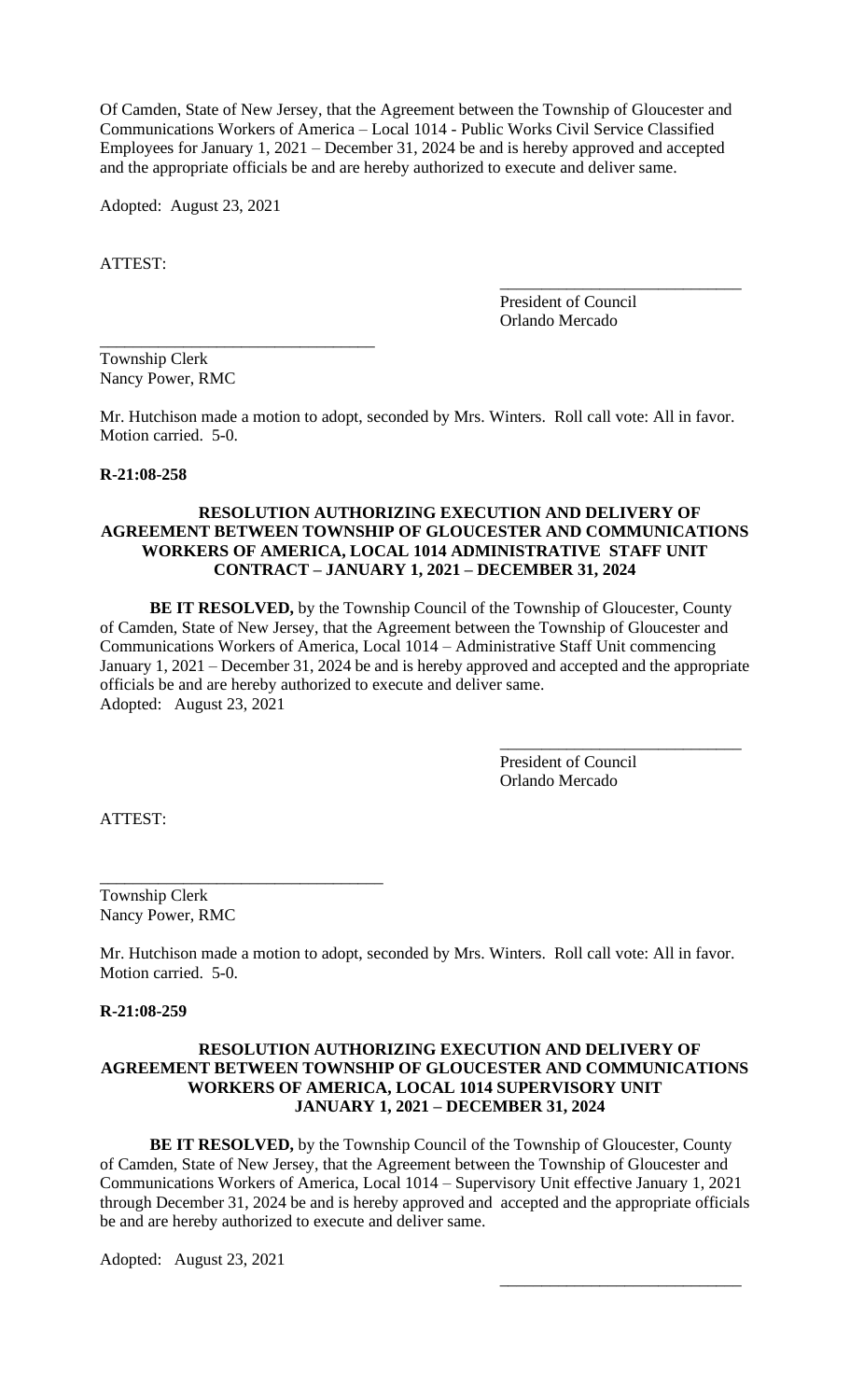ATTEST:

President of Council Orlando Mercado

Township Clerk Nancy Power, RMC

\_\_\_\_\_\_\_\_\_\_\_\_\_\_\_\_\_\_\_\_\_\_\_\_\_\_\_\_\_\_\_\_\_\_

Mr. Hutchison made a motion to adopt, seconded by Mrs. Winters. Roll call vote: All in favor. Motion carried. 5-0.

#### **R-21:08-260**

#### **RESOLUTION OF THE TOWNSHIP COUNCIL OF THE TOWNSHIP OF GLOUCESTER, AUTHORIZING THE RETENTION OF SPECIAL TAX APPEAL COUNSEL TRENK ISABEL**

**WHEREAS,** the Township Council determined there is a need for a Special Tax Appeal Counsel to prosecute the counter-claim in the matters of Jemstone Cross Keys, LLC v. Township of Gloucester (Docket No. 007405-2018) and the affirmative tax appeals in Township of Gloucester v. Jemstone Cross Keys, LLC (Docket No. 002294-2019 and 000739-2020) ("Jemstone matters"), and

**WHEREAS,** Special Counsel is responsible for all fees and expenses in prosecuting any affirmative tax appeals; and

**NOW, THEREFORE, BE IT RESOLVED,** by the Township Council of the Township of Gloucester that the proper Township Officials are hereby authorized to enter into an agreement with Trenk Isabel as Special Tax Appeal Counsel for the Jemstone matters, and

**BE IT FURTHER RESOLVED,** that Trenk Isabel is entitled to a contingent fee basis of thirty three percent (33%) of the money obtained for the Township for the first year where money is obtained, and ten (10%) of the money obtained for the Township for any subsequent years filed during the term of the contract.

Adopted: August 23, 2021

\_\_\_\_\_\_\_\_\_\_\_\_\_\_\_\_\_\_\_\_\_\_\_\_\_\_\_\_

President of Council Orlando Mercado

\_\_\_\_\_\_\_\_\_\_\_\_\_\_\_\_\_\_\_\_\_\_\_\_\_\_\_\_\_

Township Clerk Nancy Power, RMC

Mr. Hutchison made a motion to adopt, seconded by Mrs. Winters. Roll call vote: All in favor. Motion carried. 5-0.

### **R-21:08-261**

# **RESOLUTION AUTHORIZING THE ADVERTISING OF BIDS FOR CHERRYWOOD ROAD IMPROVEMENTS – PHASE 9**

**WHEREAS**, the 2021 Budget provides funds for the purchase of certain materials and supplies and equipment whose aggregate value will exceed \$44,000.00, and

**WHEREAS,** the State Statutes require that items exceeding \$44,000.00 be properly advertised and bids received.

**NOW, THEREFORE, BE IT RESOLVED** that the Advertising of Bids is hereby authorized, in accordance with the respective specifications for the following items:

#### **CHERRYWOOD ROAD IMPROVEMENT PROGRAM PHASE 9**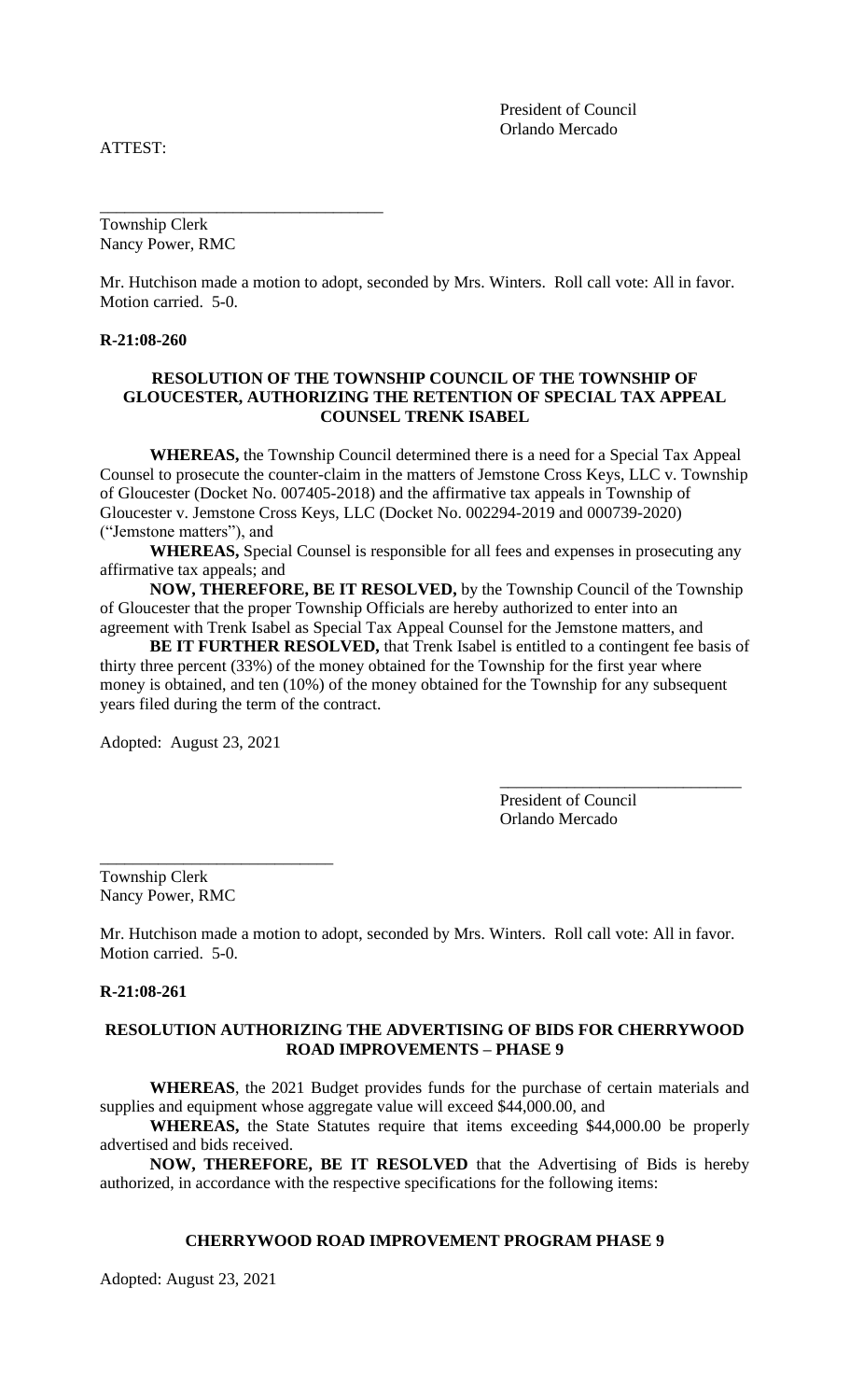President of Council Orlando Mercado

\_\_\_\_\_\_\_\_\_\_\_\_\_\_\_\_\_\_\_\_\_\_\_\_\_\_\_\_\_\_\_\_\_\_\_

ATTEST:

Township Clerk Nancy Power, RMC

\_\_\_\_\_\_\_\_\_\_\_\_\_\_\_\_\_\_\_\_\_\_\_\_\_\_\_\_\_\_\_

Mr. Hutchison made a motion to adopt, seconded by Mrs. Winters. Roll call vote: All in favor. Motion carried. 5-0.

### **REGULAR AGENDA:**

**R-21:08-262**

### **RESOLUTION OF THE TOWNSHIP COUNCIL OF THE TOWNSHIP OF GLOUCESTER ACCEPTING THE 2020 AUDIT OF THE TOWNSHIP OF GLOUCESTER**

**WHEREAS,** N.J.S.A. 40A:5-4 requires the governing body of every local unit to have an annual audit of its books, accounts and financial transactions; and

**WHEREAS,** the Annual Report of Audit for the year 2020 has been filed by a Registered Municipal Accountant with the firm of Bowman and Company, pursuant to N.J.S.A. 40A:5-6, and a copy has been received by each member of the governing body.

**WHEREAS,** R.S. 52:27BB-34 authorizes the Local Finance Board of the State of New Jersey to prescribe reports pertaining to the local fiscal affairs.

WHEREAS, the Local Finance Board has promulgated N.J.A.C. 5:30-6.5, a regulation requiring that the governing body of each municipality shall by resolution, certify to the Local Finance Board of the State of New Jersey that all members of the governing body have reviewed, as a minimum, the sections of the annual audit entitled, "Findings and Questioned costs" or "Findings and Recommendations; and

**WHEREAS,** the members of the governing body have personally reviewed as a minimum the Annual Report of Audit, and specifically the sections of the Annual Audit entitled "Findings and Questioned Costs" or "Findings and Recommendations", as evidenced by the group affidavit form of the governing body attached hereto; and

**WHEREAS,** such resolution of certification shall be adopted by the governing body no later than forty-five days after receipt of the annual audit, pursuant to N.J.A.C. 5:30-6.5; and

**WHEREAS,** all members of the governing body have received and have familiarized themselves with , at least, the minimum requirements of the Local Finance Board of the State of New Jersey, as stated aforesaid and have subscribed to the affidavit, as provided by the Local Finance Board; and

**WHEREAS,** failure to comply with the regulations of the Local Finance Board of the State of New Jersey may subject the members of the governing body to the penalty provisions of R.S. 52:27BB-52- to wit:

R.S. 52-27BB-52 – A local officer or member of a local governing body who, after a date fixed for compliance, fails or refuses to obey an order of the director (Director of Local Government Services), under the provisions of this Article, shall be guilty of a misdemeanor and, upon conviction, may be fined not more than one thousand dollars (\$1,000.00) or imprisoned for not more than one year, or both, in addition shall forfeit his/her office."

**NOW, THEREFORE, BE IT RESOLVED,** that the Township Council of the Township of Gloucester, hereby states that it has complied with N.J.A.C. 5:30-6.5 and does hereby submit a certified copy of this resolution and the required affidavit to said Board to show evidence of said compliance.